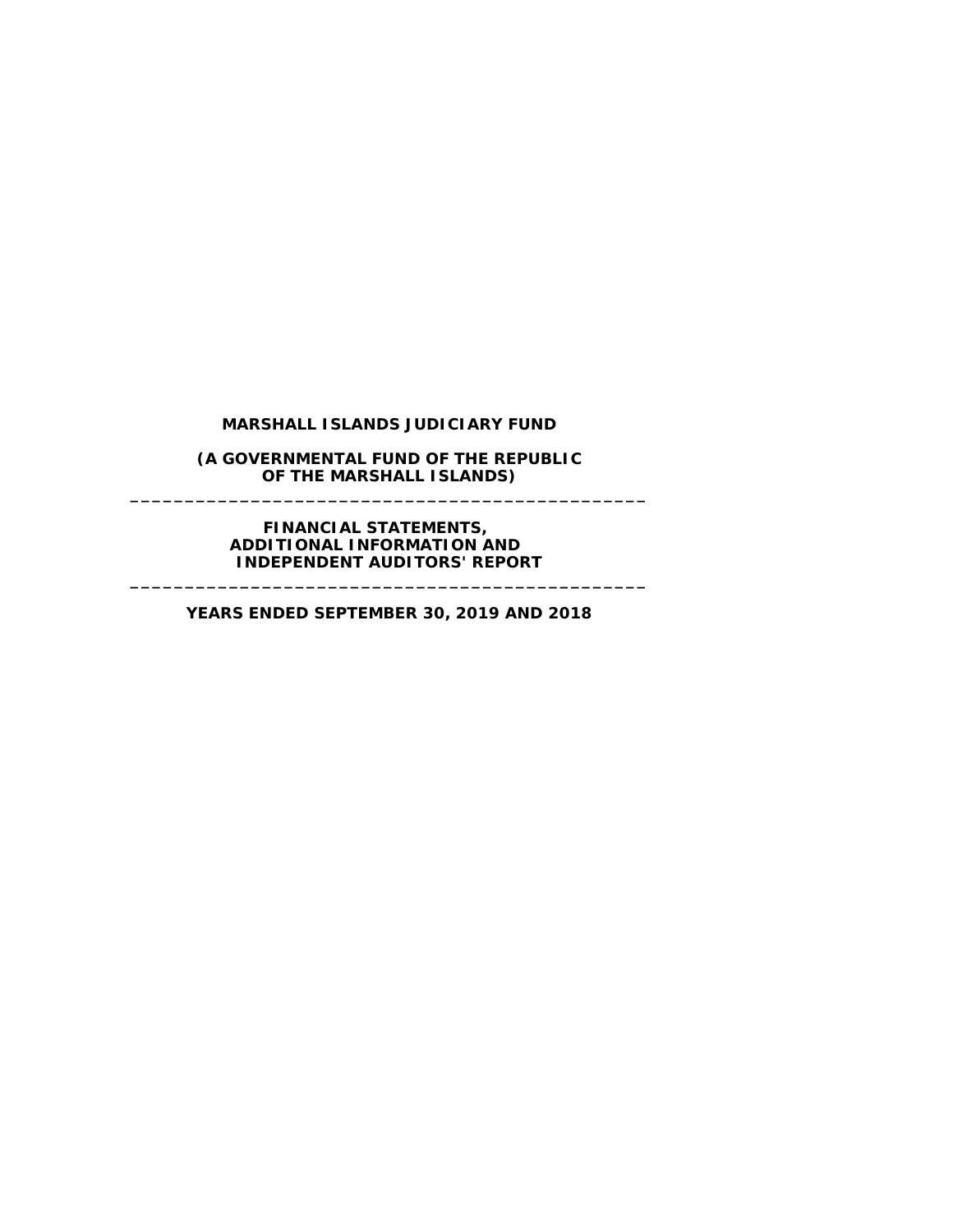Years Ended September 30, 2019 and 2018 Table of Contents

|      |                                                                                                                                                               | Page No. |
|------|---------------------------------------------------------------------------------------------------------------------------------------------------------------|----------|
| Ι.   | INDEPENDENT AUDITORS' REPORT                                                                                                                                  | 1        |
| Н.   | FINANCIAL STATEMENTS:                                                                                                                                         |          |
|      | <b>Balance Sheets</b>                                                                                                                                         | 3        |
|      | Statements of Revenues, Expenditures and Changes in Fund Balance                                                                                              | 4        |
|      | Notes to Financial Statements                                                                                                                                 | 5        |
| III. | OTHER SUPPLEMENTARY INFORMATION:                                                                                                                              |          |
|      | <b>Combining Balance Sheet</b>                                                                                                                                | 11       |
|      | Combining Statement of Revenues, Expenditures and Changes<br>in Fund Balance                                                                                  | 12       |
| IV.  | INDEPENDENT AUDITORS' REPORT ON COMPLIANCE WITH<br><b>LAWS AND REGULATIONS</b>                                                                                |          |
|      | Independent Auditors' Report on Internal Control Over<br>Financial Reporting and on Compliance and Other<br>Matters Based on an Audit of Financial Statements |          |
|      | Performed in Accordance With Government Auditing<br><b>Standards</b>                                                                                          | 13       |
|      | Unresolved Prior Year Findings                                                                                                                                | 15       |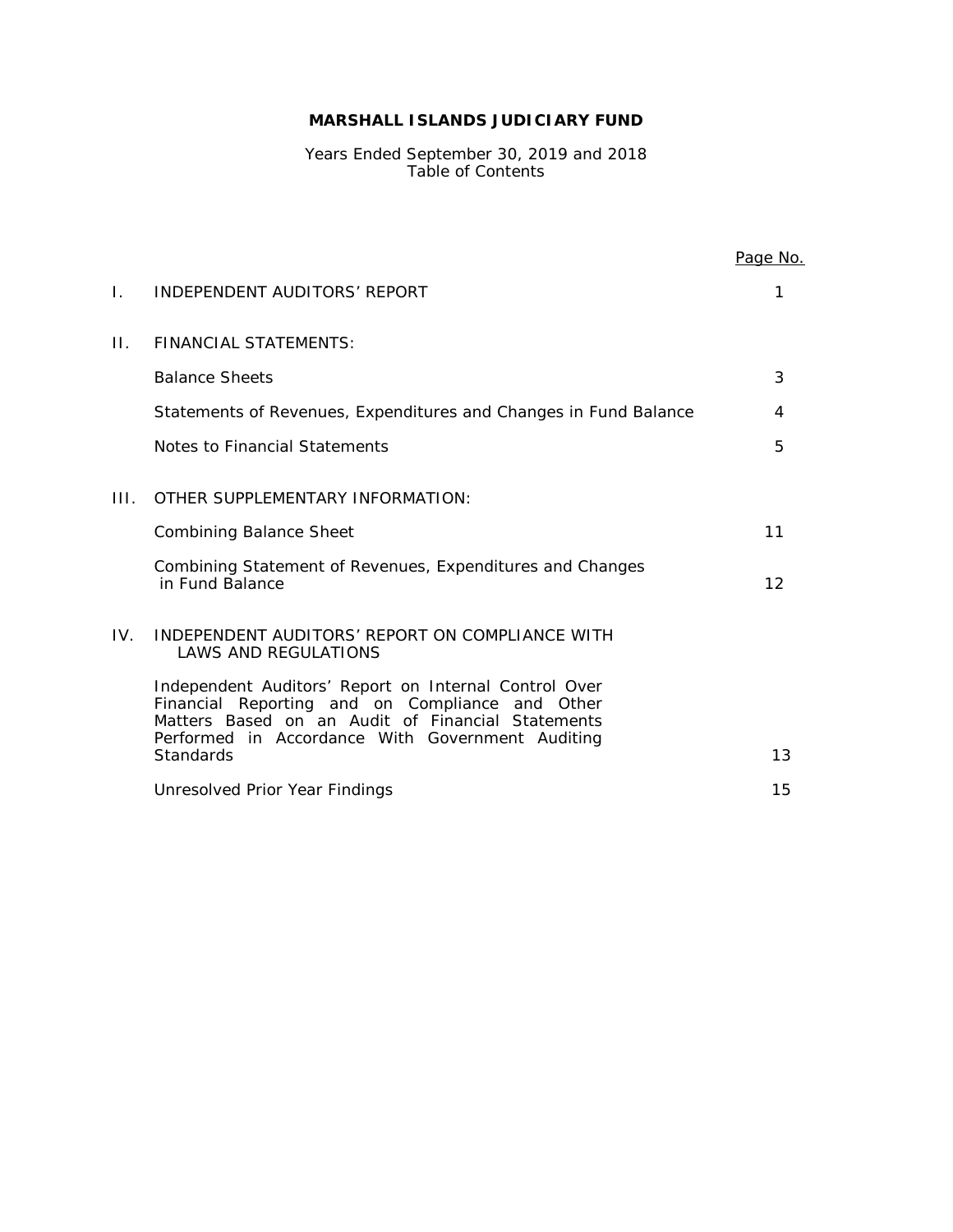

Deloitte & Touche LLP 361 South Marine Corps Drive Tamuning, GU 96913-3973 USA

Tel: +1 (671) 646-3884 Fax: +1 (671) 649-4265

www.deloitte.com

#### **INDEPENDENT AUDITORS' REPORT**

Honorable Carl B. Ingram Chief Justice of the High Court Republic of the Marshall Islands:

#### **Report on the Financial Statements**

We have audited the accompanying financial statements of the Marshall Islands Judiciary Fund (the Judiciary Fund), a governmental fund of the Republic of the Marshall Islands, which comprise the balance sheets as of September 30, 2019 and 2018, and the related statements of revenues, expenditures, and changes in fund balance for the years then ended, and the related notes to the financial statements.

#### *Management's Responsibility for the Financial Statements*

Management is responsible for the preparation and fair presentation of these financial statements in accordance with accounting principles generally accepted in the United States of America; this includes the design, implementation, and maintenance of internal control relevant to the preparation and fair presentation of financial statements that are free from material misstatement, whether due to fraud or error.

#### *Auditors' Responsibility*

Our responsibility is to express an opinion on these financial statements based on our audits. We conducted our audits in accordance with auditing standards generally accepted in the United States of America and the standards applicable to financial audits contained in *Government Auditing Standards,* issued by the Comptroller General of the United States. Those standards require that we plan and perform the audit to obtain reasonable assurance about whether the financial statements are free from material misstatement.

An audit involves performing procedures to obtain audit evidence about the amounts and disclosures in the financial statements. The procedures selected depend on the auditor's judgment, including the assessment of the risks of material misstatement of the financial statements, whether due to fraud or error. In making those risk assessments, the auditor considers internal control relevant to the entity's preparation and fair presentation of the financial statements in order to design audit procedures that are appropriate in the circumstances, but not for the purpose of expressing an opinion on the effectiveness of the entity's internal control. Accordingly, we express no such opinion. An audit also includes evaluating the appropriateness of accounting policies used and the reasonableness of significant accounting estimates made by management, as well as evaluating the overall presentation of the financial statements.

We believe that the audit evidence we have obtained is sufficient and appropriate to provide a basis for our audit opinion.

#### *Opinion*

In our opinion, the financial statements referred to above present fairly, in all material respects, the financial position of the Judiciary Fund as of September 30, 2019 and 2018, and the results of its operations for the years then ended in accordance with accounting principles generally accepted in the United States of America.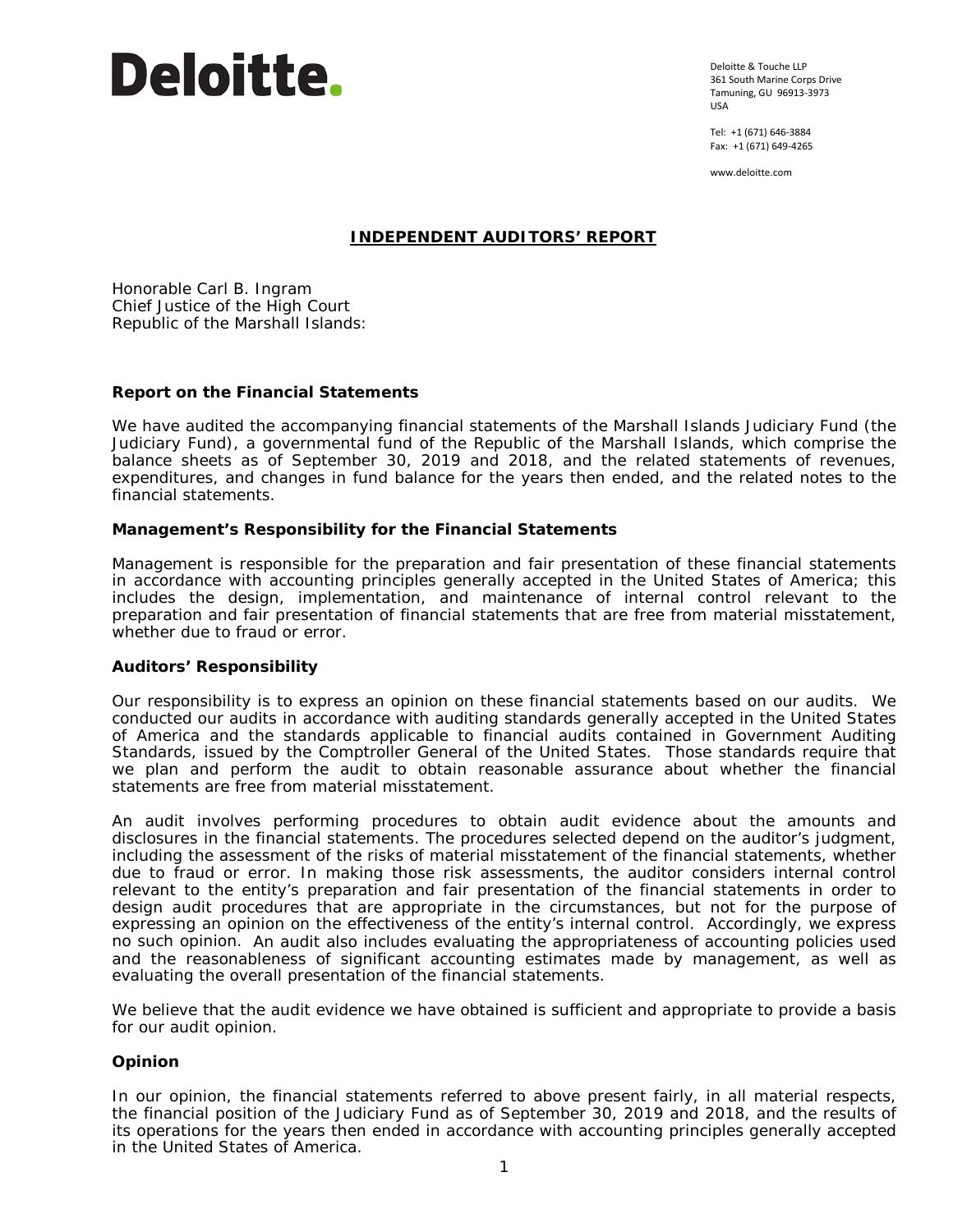# Deloitte.

### *Emphasis-of-Matters*

#### *Reporting Entity*

As discussed in Note 1 to the financial statements, the financial statements referred to above present only the Judiciary Fund and are not intended to present fairly the financial position and results of operations of the Republic of the Marshall Islands in conformity with accounting principles generally accepted in the United States of America.

#### *COVID-19*

As discussed in Note 6 to the financial statements, the Judiciary has determined that the COVID-19 pandemic may negatively impact its operations. The Judiciary is unable to reasonably estimate its ultimate financial impact.

Our opinion is not modified with respect to these matters.

#### *Other Matters*

#### *Required Supplementary Information:*

Management has omitted the Management's Discussion and Analysis that accounting principles generally accepted in the United States of America requires to be presented to supplement the basic financial statements. Such missing information, although not a part of the basic financial statements, is required by the Governmental Accounting Standards Board who considers it to be an essential part of financial reporting for placing the basic financial statements in an appropriate operational, economic, or historical context. Our opinion on the basic financial statements is not affected by this missing information.

#### *Other Information*

Our audit was conducted for the purpose of forming an opinion on the financial statements as a whole. The Other Supplementary Information on pages 11 and 12 is presented for purposes of additional analysis and is not a required part of the financial statements. This information is the responsibility of management and was derived from and relates directly to the underlying accounting and other records used to prepare the financial statements. Such information has been subjected to the auditing procedures applied in the audit of the financial statements and certain additional procedures, including comparing and reconciling such information directly to the underlying accounting and other records used to prepare the financial statements or to the financial statements themselves, and other additional procedures in accordance with auditing standards generally accepted in the United States of America. In our opinion, the Other Supplementary Information on pages 11 and 12 is fairly stated, in all material respects, in relation to the financial statements as a whole.

#### **Other Reporting Required by** *Government Auditing Standards*

In accordance with *Government Auditing Standards*, we have also issued our report dated July 6, 2020, on our consideration of the Judiciary's internal control over financial reporting and on our tests of its compliance with certain provisions of laws, regulations, contracts, and grant agreements and other matters. The purpose of that report is solely to describe the scope of our testing of internal control over financial reporting and compliance and the results of that testing, and not to provide an opinion on the effectiveness of the Judiciary's internal control over financing reporting or on compliance. That report is an integral part of an audit performed in accordance with *Government Auditing Standards* in considering the Judiciary's internal control over financial reporting and compliance.

Varket

July 6, 2020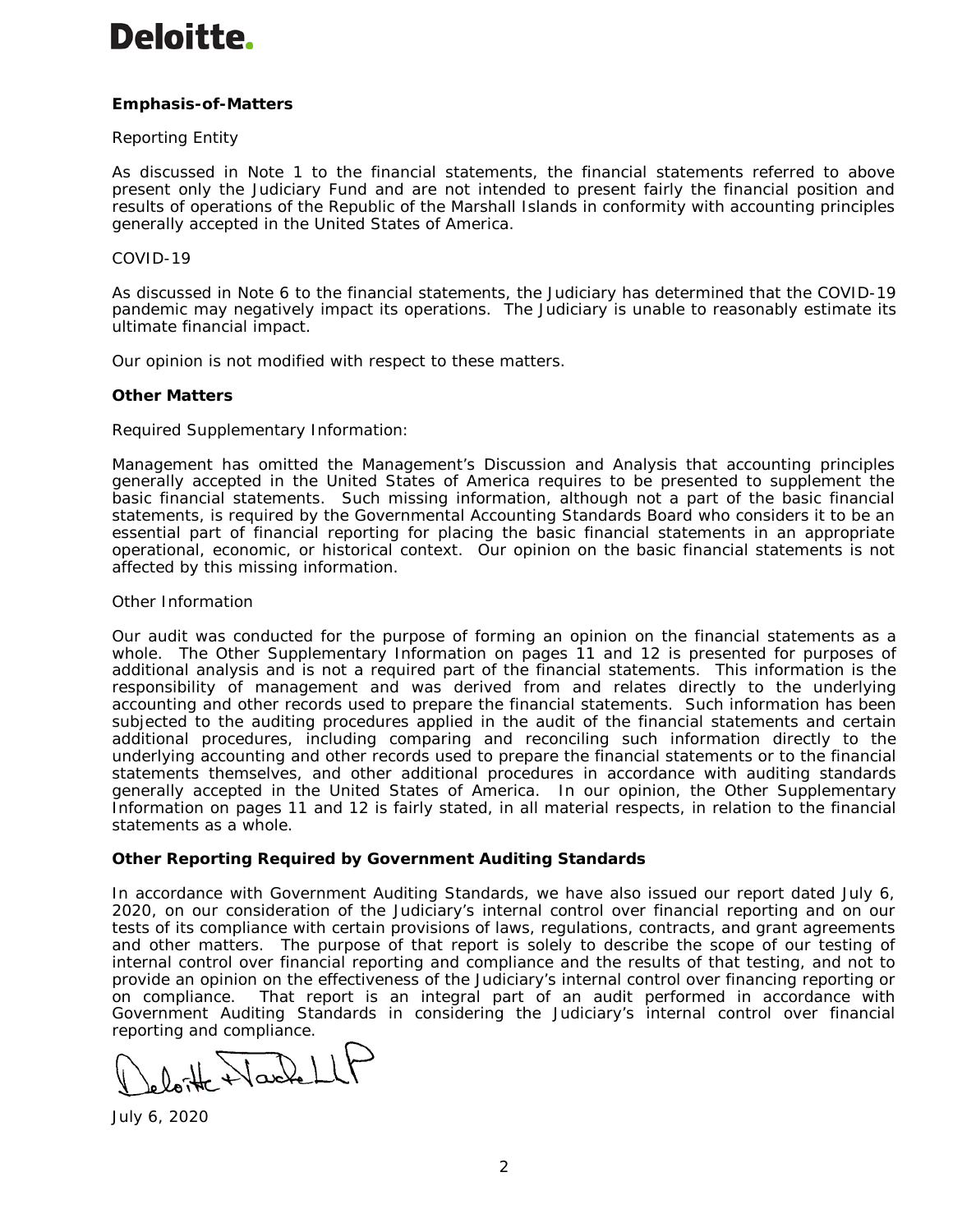# Balance Sheets September 30, 2019 and 2018

|                                     | 2019          |      | 2018    |
|-------------------------------------|---------------|------|---------|
| <b>ASSETS</b>                       |               |      |         |
| Cash                                | \$<br>530,445 | - \$ | 471,257 |
| Accounts receivable                 | 17,452        |      | 2,146   |
| Total assets                        | \$<br>547,897 | \$   | 473,403 |
| <b>LIABILITIES AND FUND BALANCE</b> |               |      |         |
| Liabilities:                        |               |      |         |
| Provision for legal assistance      | \$<br>25,865  | - \$ |         |
| Unearned revenue                    | 5,350         |      |         |
| Other liabilities and accruals      | 18,392        |      | 925     |
| <b>Total liabilities</b>            | 49,607        |      | 925     |
| Contingencies                       |               |      |         |
| Fund balance:                       |               |      |         |
| Committed:                          |               |      |         |
| Judicial operations                 | 229,051       |      | 197,147 |
| Legal aid                           | 269,239       |      | 275,331 |
| Total fund balance                  | 498,290       |      | 472,478 |
| Total liabilities and fund balance  | 547,897       | \$   | 473,403 |
|                                     |               |      |         |

See accompanying notes to financial statements.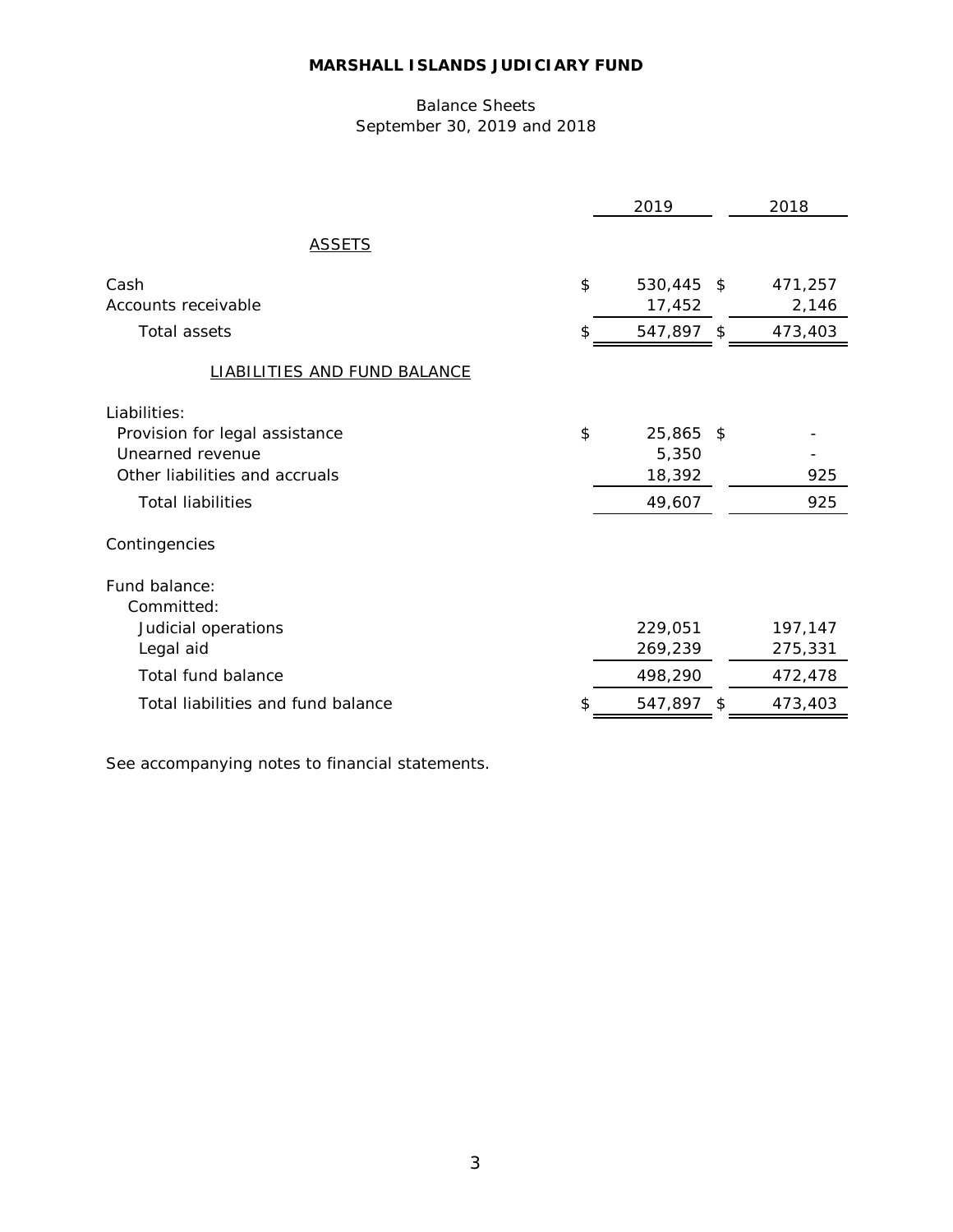# Statements of Revenues, Expenditures, and Changes in Fund Balance Years Ended September 30, 2019 and 2018

|                                           | 2019            |            | 2018      |
|-------------------------------------------|-----------------|------------|-----------|
| Revenues:                                 |                 |            |           |
| Nitijela appropriation                    | \$<br>1,018,463 | $\sqrt{3}$ | 1,006,252 |
| Court fines and fees                      | 114,910         |            | 129,334   |
| Interest                                  | 2,522           |            | 2,322     |
| Other                                     | 16,367          |            | 15,617    |
| <b>Total revenues</b>                     | 1,152,262       |            | 1,153,525 |
| Expenditures:                             |                 |            |           |
| Salaries, wages and benefits              | 694,451         |            | 679,065   |
| Professional services                     | 87,243          |            | 40,774    |
| Supplies and materials                    | 76,144          |            | 48,167    |
| Leased housing                            | 71,250          |            | 72,000    |
| Travel                                    | 65,350          |            | 42,473    |
| Communications                            | 46,629          |            | 45,244    |
| <b>Utilities</b>                          | 39,915          |            | 37,239    |
| POL                                       | 12,736          |            | 10,802    |
| Repairs and maintenance                   | 12,082          |            | 6,362     |
| Rentals                                   | 5,716           |            | 1,622     |
| Food stuff                                | 5,263           |            | 1,945     |
| Insurance                                 | 4,861           |            | 5,554     |
| Training                                  | 1,920           |            | 6,289     |
| Subscriptions                             | 1,592           |            | 5,060     |
| Freight                                   | 1,009           |            | 1,500     |
| Capital outlay                            |                 |            | 106,021   |
| Miscellaneous                             | 289             |            | 2,051     |
| Total expenditures                        | 1,126,450       |            | 1,112,168 |
| Net change in fund balance                | 25,812          |            | 41,357    |
| Fund balance at the beginning of the year | 472,478         |            | 431,121   |
| Fund balance at the end of the year       | \$<br>498,290   | \$         | 472,478   |

See accompanying notes to financial statements.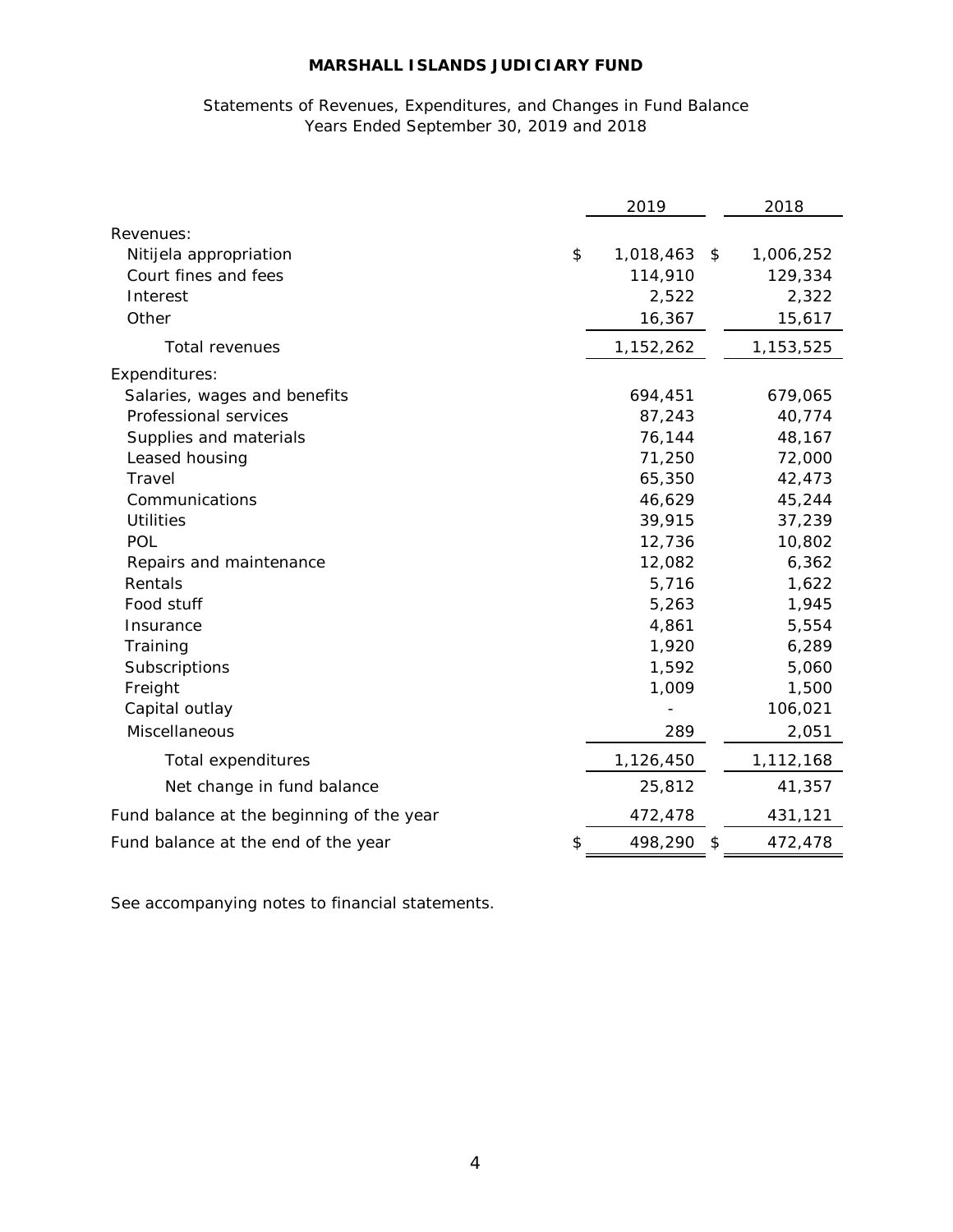Notes to Financial Statements September 30, 2019 and 2018

#### (1) Organization

The Marshall Islands Constitution vests the country's judicial power in an independent judiciary. The Marshall Islands Judiciary (the Judiciary) includes the Supreme Court, High Court, Traditional Rights Court, District Court, and community courts as well as a judicial service commission and court staff. The Judiciary officially commenced operations on March 3, 1982, assuming judicial functions in the Marshall Islands that had been discharged by the Trust Territory of the Pacific Islands courts.

The Marshall Islands Judiciary Fund (the Judiciary Fund), a governmental fund of the Republic of the Marshall Islands (RepMar), was established pursuant to the Judiciary Fund Act of 1989, as amended. The objective of the Judiciary Fund is to establish a more efficient means for administration of funds received by the Judiciary and for related purposes. The Judiciary Fund is primarily funded through operational appropriations from the Nitijela (the RepMar Legislature).

The Chief Justice of the High Court and the Clerk of the Courts acting together are responsible for opening and maintaining bank accounts as is necessary for the efficient operation of the Judiciary and for setting policy, strategy and financial guidelines for the day-to-day operations of the Judiciary.

The accompanying financial statements relate solely to those accounting records maintained by the Judiciary, and do not incorporate any accounts related to any other departments or agencies of RepMar that may be accounted for by RepMar's Treasury. The Judiciary Fund is considered to be a blended component unit (a governmental fund) of RepMar.

#### (2) Summary of Significant Accounting Policies

The accompanying financial statements have been prepared in accordance with accounting principles generally accepted in the United States of America (GAAP) as applied to governmental units. The Governmental Accounting Standards Board (GASB) is the The Governmental Accounting Standards Board (GASB) is the recognized standard-setting body for establishing governmental accounting and financial reporting principles. The more significant of the Judiciary Fund's accounting policies are described below.

#### Measurement Focus and Basis of Accounting

The Judiciary Fund reports its financial position and the results of operations in one governmental fund. A fund is a separate accounting entity with a self-balancing set of accounts. They are concerned only with the measurement of financial position and are not involved with measurement of results of operations. Fund accounting is designed to demonstrate legal compliance and to aid financial management by segregating transactions related to certain government functions or activities.

Governmental funds are used to account for all or most of a government's general activities, including the collection and disbursement of earmarked monies (special revenue funds). The Judiciary Fund's special revenue fund consists of the following:

- (i) Operations Fund This fund was established to account for monies received by the Judiciary Fund for operational purposes appropriated by RepMar as well as general fees, fines or other sums collected by the Court; and
- (ii) Legal Aid Fund This fund was established to account for monies received by the Judiciary Fund for the provision of legal aid services to those who cannot afford the cost of legal representation.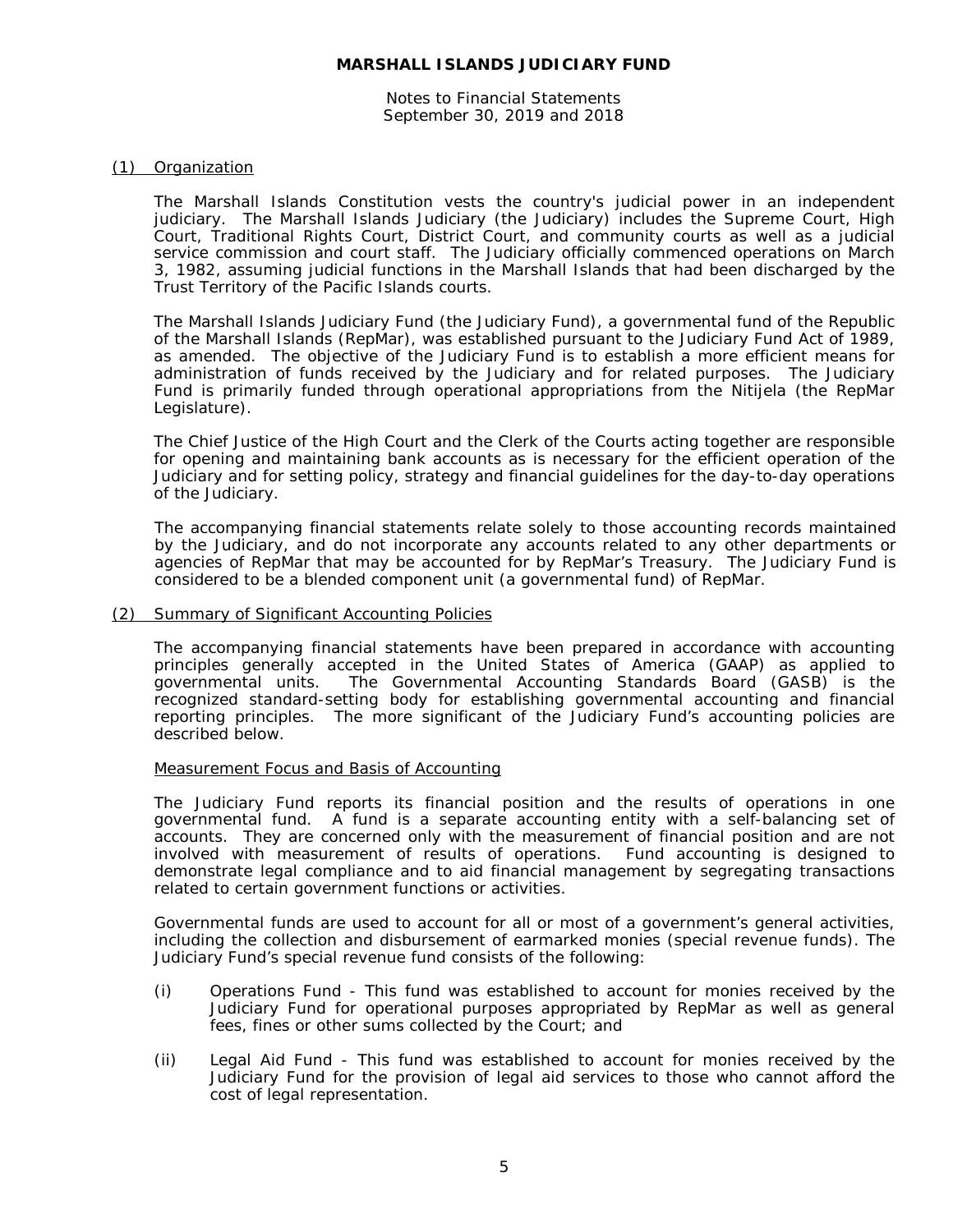Notes to Financial Statements September 30, 2019 and 2018

#### (2) Summary of Significant Accounting Policies, Continued

#### Basis of Presentation

The accounting and financial reporting treatment applied to a fund is determined by its measurement focus. All governmental funds are accounted for using a current financial resources measurement focus. With this measurement focus, only current assets and current liabilities generally are included in the balance sheet. Operating statements of these funds present increases (i.e., revenues and other financing sources) and decreases (i.e., expenditures and other financing uses) in fund balance.

The modified accrual basis of accounting is used by all governmental fund types. Under the modified accrual basis of accounting, revenues are recognized when susceptible to accrual (i.e. when they become both measurable and available). "Measurable" means the amount of the transaction can be determined and "available" means collectible within the current period or soon enough thereafter to be used to pay liabilities of the current period. For this purpose, the Judiciary Fund considers revenues to be available if they are collected within 90 days of the end of the current fiscal period. Expenditures are recorded when the related fund liability is incurred.

#### **Budget**

An annual appropriated budget has not been formally adopted on a legal basis or a basis consistent with GAAP. Accordingly, a budget to actual presentation is not required or presented.

#### Cash

The deposit and investment policies of the Judiciary Fund are governed by 3 MIRC 7, *Investments of Public Funds*, and 11 MIRC 1, *Financial Management*. Custodial credit risk is the risk that in the event of a bank failure, the Judiciary Fund's deposits may not be returned to it. Such deposits are not covered by depository insurance and are either uncollateralized or collateralized with securities held by the pledging financial institution or held by the pledging financial institution but not in the depositor-government's name. The Judiciary Fund does not have a deposit policy for custodial credit risk.

For purposes of the balance sheets, cash is defined as cash on hand and cash held in demand accounts. As of September 30, 2019 and 2018, the carrying amounts of cash were \$530,445 and \$471,257, respectively, and the corresponding bank balances were \$537,983 and \$471,336, respectively. Of the bank balances, \$9,145 and \$5,998, respectively, are maintained in a financial institution subject to Federal Deposit Insurance Corporation (FDIC) insurance with the remaining amounts of \$528,838 and \$465,338, respectively, being maintained in a financial institution not subject to depository insurance. As of September 30, 2019 and 2018, bank deposits in the amount of \$9,145 and \$5,998, respectively, were FDIC insured. The Judiciary Fund does not require collateralization of its cash deposits; therefore, deposit levels in excess of FDIC insurance coverage are uncollateralized. Accordingly, these deposits are exposed to custodial credit risk.

#### Compensated Absences

The Judiciary Fund recognizes expenditures for annual leave and sick leave when leave is actually taken. Accordingly, unused annual leave and sick leave are not included as an obligation within the balance sheet unless such leave is expected to be liquidated with expendable available financial resources, at which time expenditures and related fund liabilities would be recognized.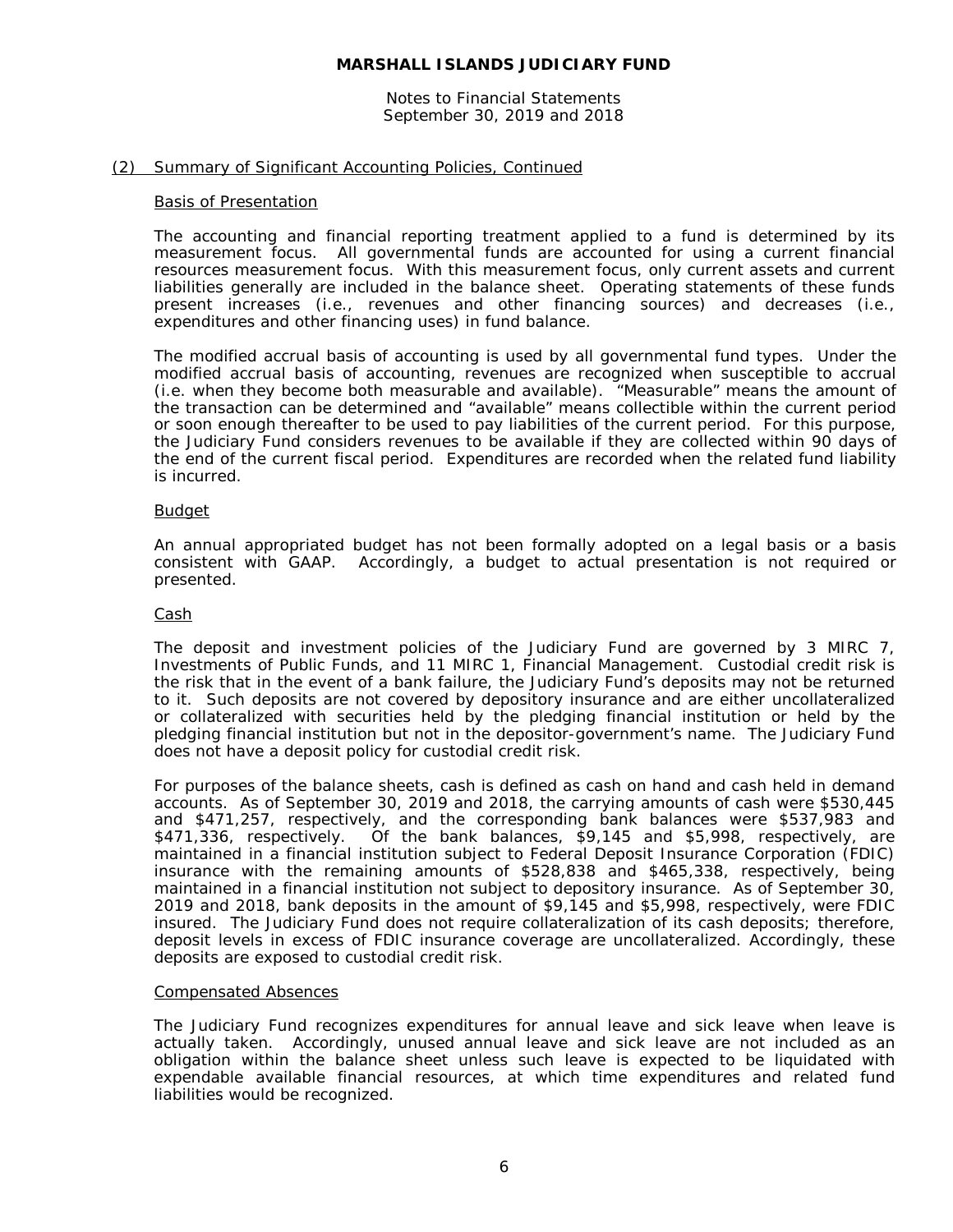Notes to Financial Statements September 30, 2019 and 2018

#### (2) Summary of Significant Accounting Policies, Continued

#### Provision for Legal Assistance

Provision for legal assistance are estimates made by the Judiciary for unbilled services performed by court-appointed attorneys to provide legal aid services. Legal aid has a maximum amount of \$7,500 per case. Where instances permit, legal aid per case may exceed the amount upon approval of the Chief Justice.

#### Unearned Revenue

Unearned revenue represents advance payments received from third parties and are earned as revenue upon performance of services.

#### Fund Balance

Fund balance classifications are based on the extent to which the Judiciary Fund is bound to honor constraints on the specific purposes for which amounts in those funds can be spent and are reported under the following fund balance classifications:

- Non-spendable includes fund balance amounts that cannot be spent either because it is not in spendable form or because of legal or contractual constraints.
- Restricted includes fund balance amounts that are constrained for specific purposes which are externally imposed by providers, such as creditors or amounts constrained due to constitutional provisions or enabling legislation.
- Committed includes fund balance amounts that are constrained for specific purposes that are internally imposed by the government through formal action of the highest level of decision making authority and does not lapse at year-end.
- Assigned includes fund balance amounts that are intended to be used for specific purposes that are neither considered restricted nor committed.
- Unassigned includes negative fund balances in other governmental funds.

Restricted/committed amounts are spent first when both the restricted and unrestricted fund balance are available unless there are legal documents/contracts that prohibit doing this. In addition, committed, then assigned, and lastly unassigned amounts of the unrestricted fund balance are expended in that order. No external restrictions are imposed with respect to fund balance amounts recorded by the Legal Aid Fund. Instead, fund balance amounts of the Legal Aid Fund are considered committed for designated purposes internally imposed by the Court.

A formal minimum fund balance policy has not been adopted.

#### **Taxes**

The Judiciary Fund and related transactions are not subject to any tax, rate, charge, or impost under any other law.

#### Estimates

The preparation of financial statements in accordance with GAAP requires management to make estimates and assumptions that affect the reported amounts of assets and liabilities and disclosure of contingent assets and liabilities at the date of the financial statements and the reported amounts of revenues and expenses during the reporting period. Actual results could differ from those estimates.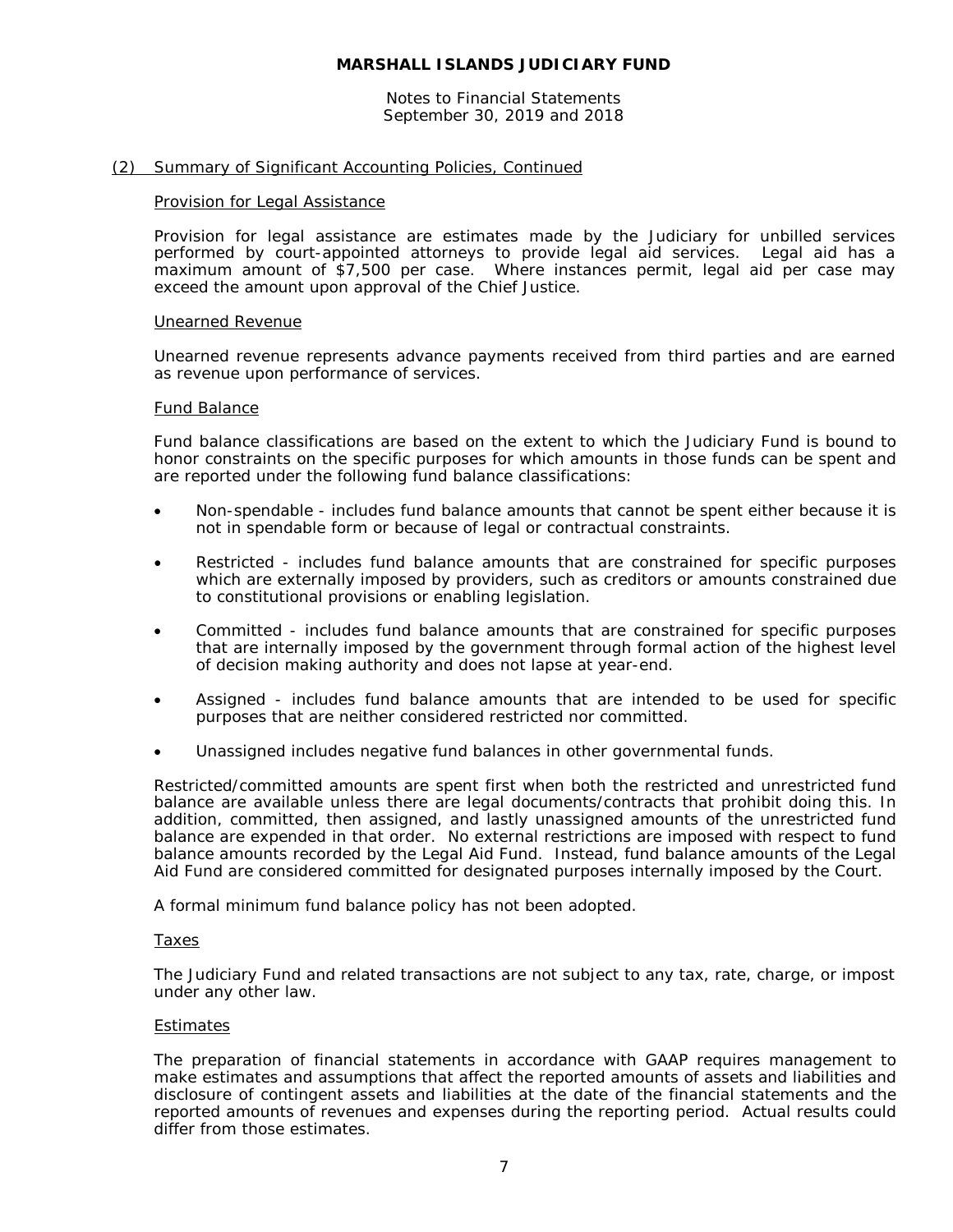Notes to Financial Statements September 30, 2019 and 2018

#### (2) Summary of Significant Accounting Policies, Continued

#### New Accounting Standards

During the year ended September 30, 2019, the Judiciary Fund implemented the following pronouncements:

- GASB Statement No. 83, *Certain Asset Retirement Obligations*, which addresses accounting and financial reporting for certain asset retirement obligations (AROs) associated with the retirement of a tangible capital asset.
- GASB Statement No. 88, *Certain Disclosures Related to Debt, including Direct Borrowings and Direct Placements*, which improves the information that is disclosed in notes to government financial statements related to debt, including direct borrowings and direct placements.

The implementation of these statements did not have a material effect on the accompanying financial statements.

In January 2017, GASB issued Statement No. 84, *Fiduciary Activities*, which establishes criteria for identifying fiduciary activities of all state and local governments. The provisions in Statement No. 84 are effective for fiscal years beginning after December 15, 2018. Management does not believe that the implementation of this statement will have a material effect on the financial statements.

In June 2017, GASB issued Statement No. 87, *Leases*, which establishes a single model for lease accounting based on the foundational principle that leases are financings of the right to use an underlying asset. The provisions in Statement No. 87 are effective for fiscal years beginning after December 15, 2019. Management has yet to determine whether the implementation of this statement will have a material effect on the financial statements.

In June 2018, GASB issued Statement No. 89, *Accounting for Interest Cost Incurred before the End of a Construction Period*, which requires that interest cost incurred before the end of a construction period be recognized as an expense in the period in which the cost is incurred for financial statements prepared using the economic resources measurement focus. The provisions in Statement No. 89 are effective for fiscal years beginning after December 15, 2019. Management does not believe that the implementation of this statement will have a material effect on the financial statements.

In August 2018, GASB issued Statement No. 90, *Majority Equity Interests - an Amendment of GASB Statements No. 14 and No. 61,* which improves the consistency and comparability of reporting a government's majority equity interest in a legally separate organization and the relevance of financial statement information for certain component units. The provisions in Statement No. 90 are effective for fiscal years beginning after December 15, 2018. Management does not believe that the implementation of this statement will have a material effect on the financial statements.

In May 2019, GASB issued Statement No. 91, *Conduit Debt Obligations*, which clarifies the existing definition of a conduit debt obligation; establishing that a conduit debt obligation is not a liability of the issuer; establishing standards for accounting and financial reporting of additional commitments and voluntary commitments extended by issuers and arrangements associated with conduit debt obligations; and improving required note disclosures. The provisions in Statement No. 91 are effective for fiscal years beginning after December 15, 2020. Management does not believe that the implementation of this statement will have a material effect on the financial statements.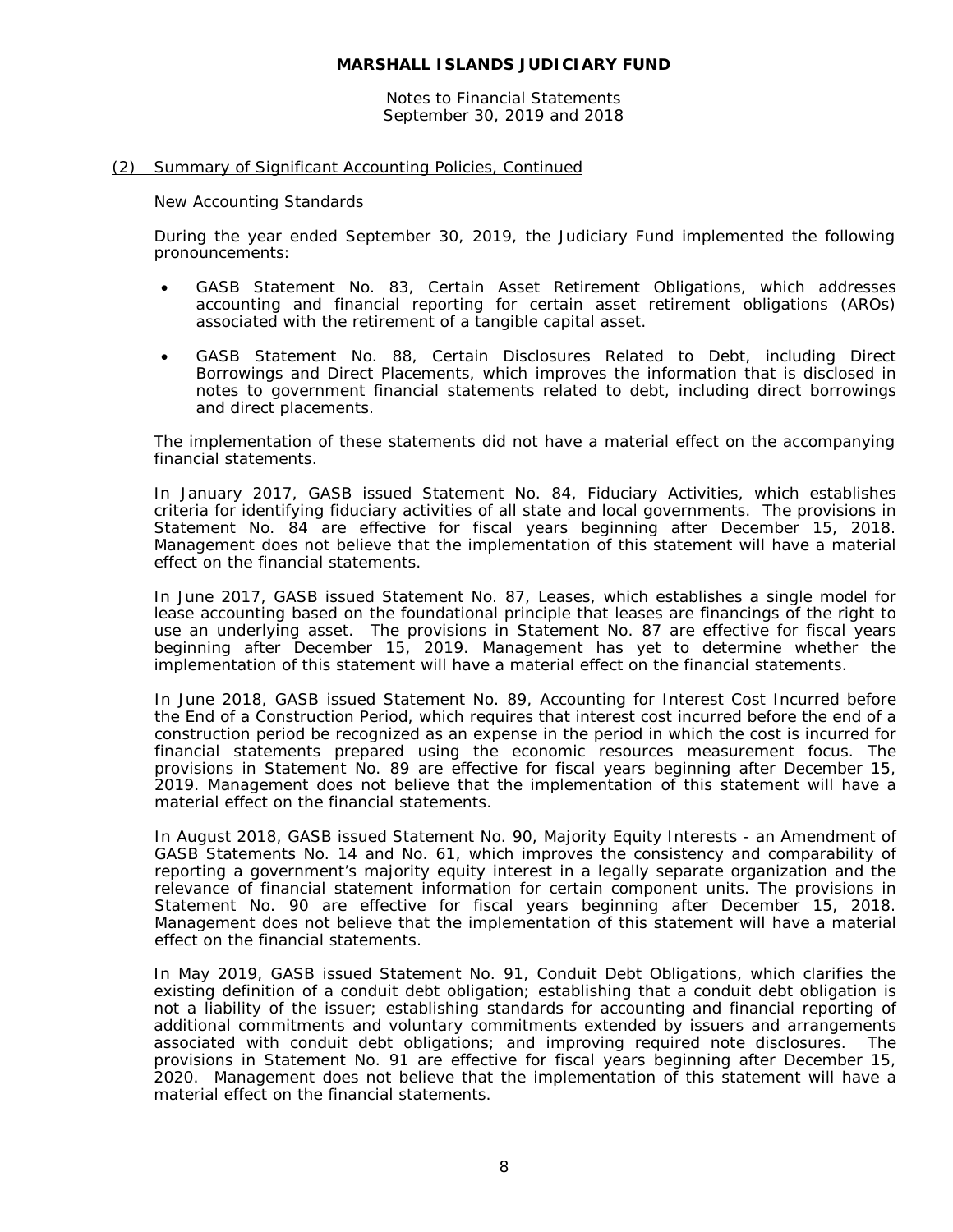Notes to Financial Statements September 30, 2019 and 2018

#### (2) Summary of Significant Accounting Policies, Continued

#### New Accounting Standards, Continued

In May 2020, GASB issued Statement No. 95, *Postponement of the Effective Dates of Certain Authoritative Guidance*, which postpones the effective dates of GASB Statement No. 84, 89, 90 and 91 by one year and GASB Statement No. 87 by 18 months; however, earlier application of the provisions addressed in GASB Statement No. 95 is encouraged and is permitted to the extent specified in each pronouncement as originally issued. Management has yet to ascertain whether implementation of these statements will be postponed as provided in GASB Statement No. 95.

#### Reclassifications

Certain balances in the 2018 financial statements have been reclassified to conform to the 2019 presentation.

#### (3) Risk Management

The Judiciary Fund is exposed to various risks of loss related to torts; theft of; errors and omissions; injuries to employees; and natural disasters. The Judiciary Fund has elected to purchase commercial insurance from independent third parties for the risks of loss to which it is exposed with respect to the use of motor vehicles. For other risks of loss to which it is exposed, the Judiciary Fund has elected not to purchase commercial insurance. Instead, the Judiciary Fund believes it is more economical to manage its risks internally. Claims expenditures and liabilities are reported when it is probable that a loss has occurred and the amount of that loss can be reasonably estimated. These losses include an estimate of claims that have been incurred but not reported. No material losses have resulted from the Judiciary Fund's risk management activities for the past years.

#### (4) Related Party Transactions

The Judiciary Fund is a governmental fund of RepMar and is thus affiliated with all RepMarowned and affiliated entities. During the years ended September 30, 2019 and 2018, the Judiciary recognized on-behalf payments as contributions from RepMar, totaling \$694,451 and \$679,065, respectively, representing payroll and related expenditures that RepMar paid directly on behalf of the Judiciary.

During the years ended September 30, 2019 and 2018, the operations of the Judiciary were funded by RepMar appropriations of \$1,018,463 and \$1,006,252, respectively, of which \$324,012 and \$327,187, respectively, represented cash payments received by the Judiciary.

#### (5) Contingencies

The Judiciary receives a substantial amount of its revenue from annual RepMar appropriations. A significant reduction in the level of RepMar budgetary support, if this were to occur, may have an effect on the Judiciary's programs and activities. For the year ended September 30, 2020, RepMar appropriated funding to the Judiciary in the amount of \$1,206,678 for the purpose of funding programs and activities of the Judiciary.

As of September 30, 2019, the provision for legal assistance pertains to estimated liabilities for services performed by court-appointed attorneys and the amount of \$25,865 may pertain to unbilled services incurred for the year ended September 30, 2019 and earlier.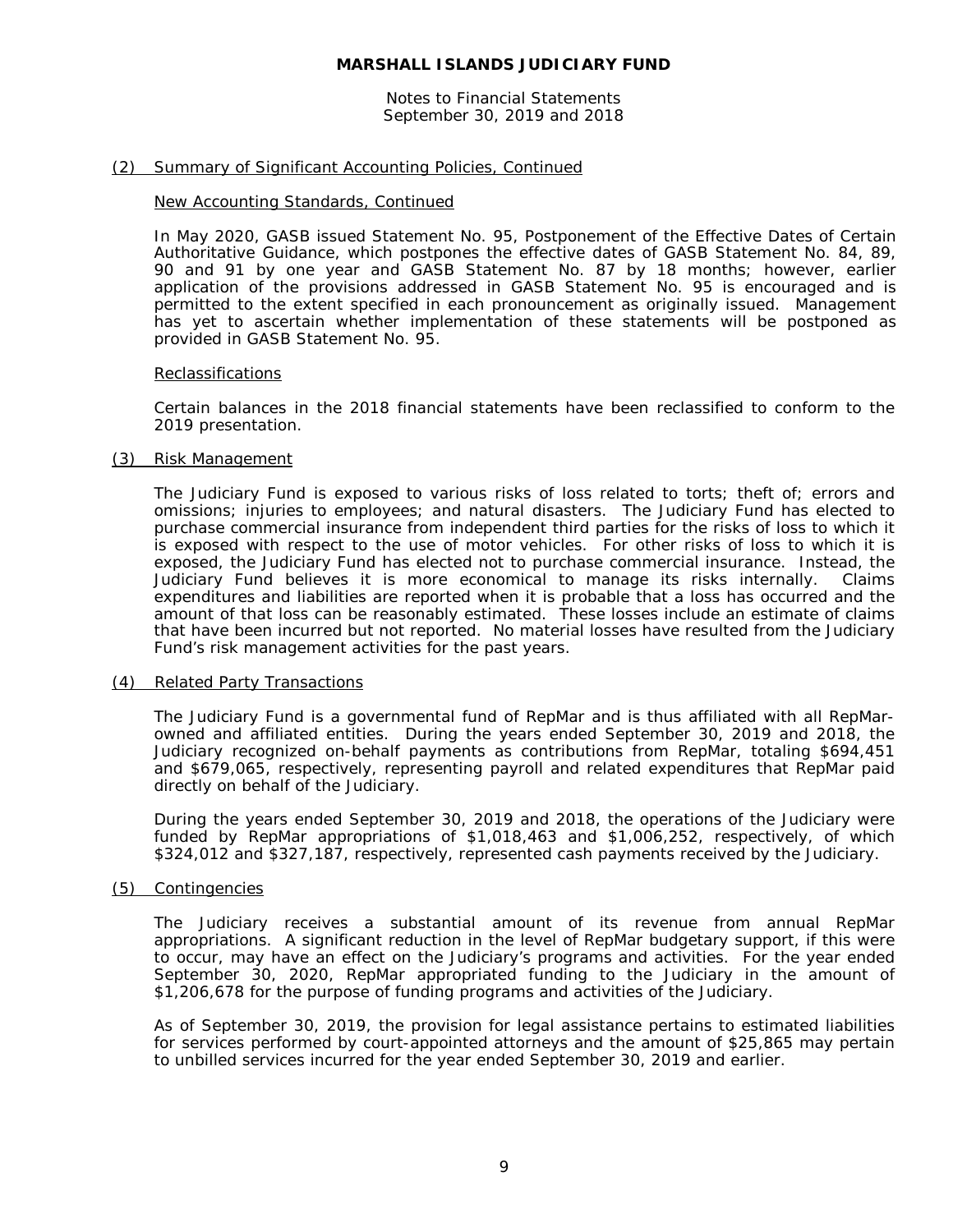Notes to Financial Statements September 30, 2019 and 2018

#### (6) Subsequent Event

On March 11, 2020, the World Health Organization declared the novel strain of coronavirus (COVID-19) a global pandemic and recommended containment and mitigation measures worldwide. As of July 6, 2020, there have been no confirmed cases of COVID-19 in the Marshall Islands. The Judiciary has determined that should the pandemic reach the Marshall Islands, it may negatively impact the Judiciary's programs and activities due to the Judiciary's dependency on RepMar appropriations. The effect of the pandemic to RepMar is also uncertain and future available funding through RepMar appropriations may be limited. Therefore, while the Judiciary expects this matter to potentially cause disruptions to operations, the related financial impact cannot be reasonably estimated at this time.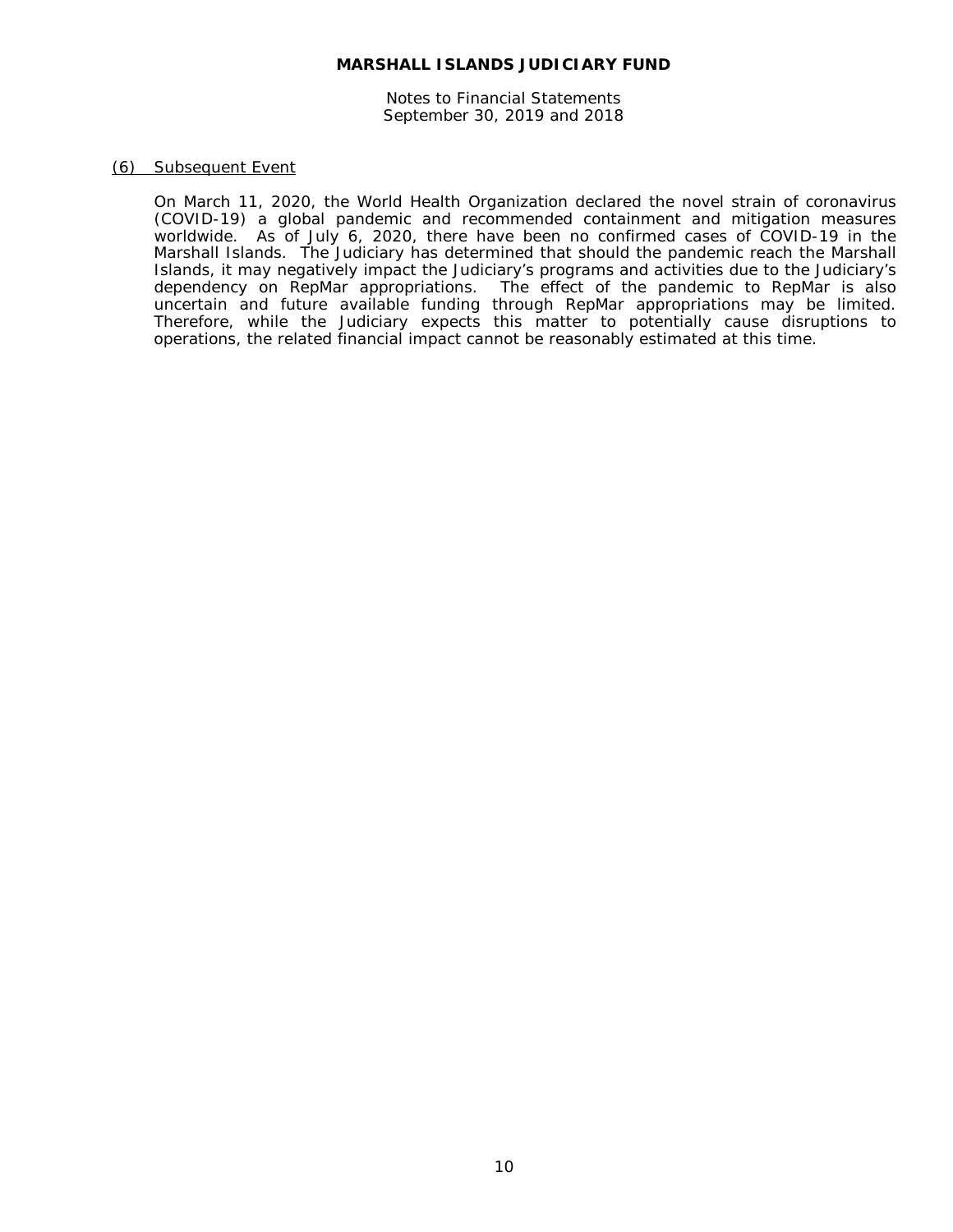# Combining Balance Sheet September 30, 2019

|                                                                                      | Operations              | Legal<br>Aid          |               | Total                     |
|--------------------------------------------------------------------------------------|-------------------------|-----------------------|---------------|---------------------------|
| <b>ASSETS</b>                                                                        |                         |                       |               |                           |
| Cash<br>Accounts receivable                                                          | \$<br>226,671<br>17,452 | \$<br>303,774         | \$            | 530,445<br>17,452         |
|                                                                                      | \$<br>244,123           | \$<br>303,774         | $\frac{1}{2}$ | 547,897                   |
| <b>LIABILITIES AND FUND BALANCE</b>                                                  |                         |                       |               |                           |
| Liabilities:                                                                         |                         |                       |               |                           |
| Provision for legal assistance<br>Unearned revenue<br>Other liabilities and accruals | \$<br>5,350<br>9,722    | \$<br>25,865<br>8,670 | -\$           | 25,865<br>5,350<br>18,392 |
|                                                                                      | 15,072                  | 34,535                |               | 49,607                    |
| Fund balance:                                                                        |                         |                       |               |                           |
| Committed                                                                            | 229,051                 | 269,239               |               | 498,290                   |
| Total liabilities and fund balance                                                   | \$<br>244,123           | \$<br>303,774         | \$            | 547,897                   |

See accompanying independent auditors' report.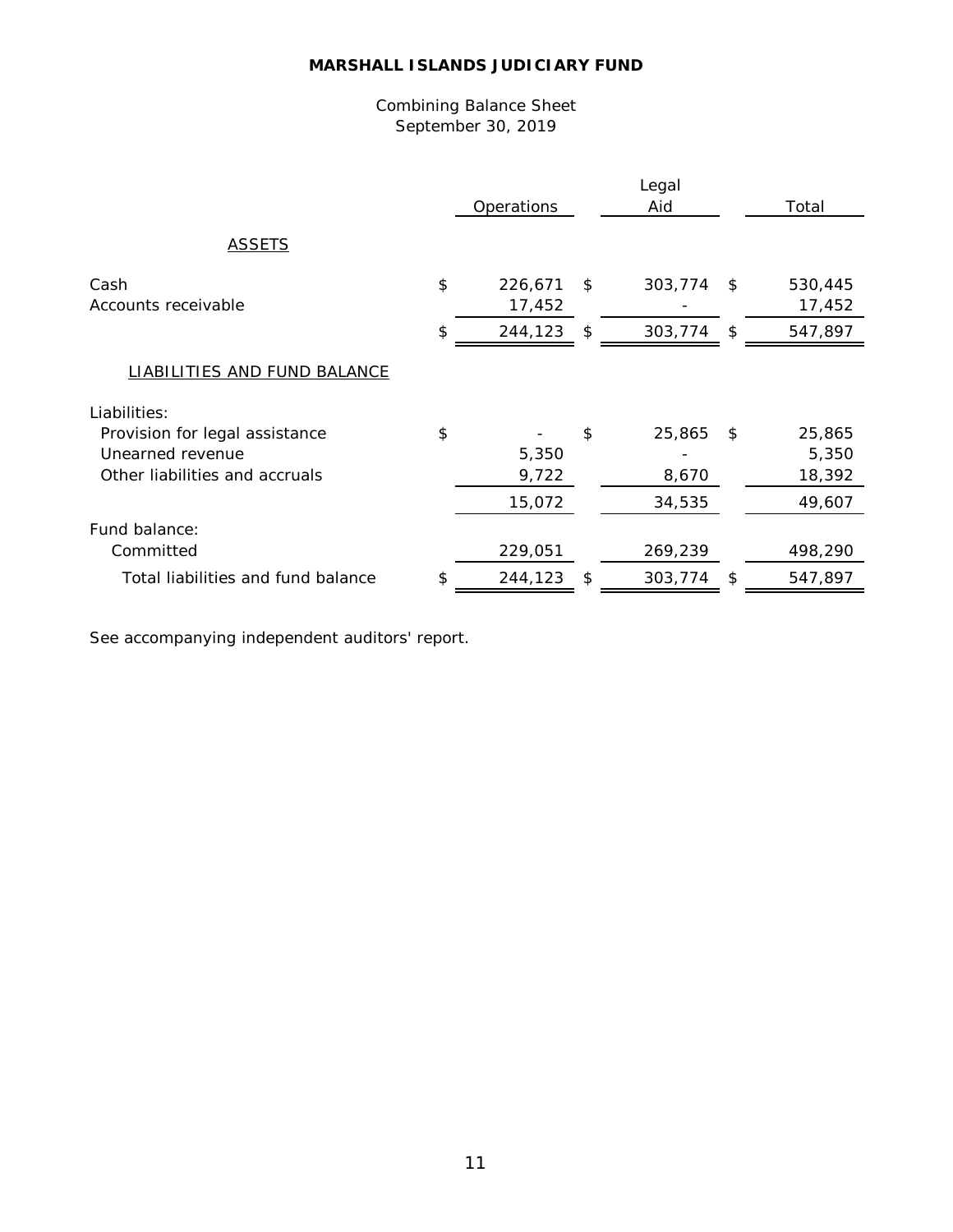# Combining Statement of Revenues, Expenditures, and Changes in Fund Balance Year Ended September 30, 2019

|                                           |               | Legal         |                           |           |
|-------------------------------------------|---------------|---------------|---------------------------|-----------|
|                                           | Operations    | Aid           |                           | Total     |
| Revenues:                                 |               |               |                           |           |
| Nitijela appropriation                    | \$<br>999,713 | \$<br>18,750  | $\boldsymbol{\mathsf{S}}$ | 1,018,463 |
| Court fines and fees                      | 78,945        | 35,965        |                           | 114,910   |
| Interest                                  | 1,119         | 1,403         |                           | 2,522     |
| Other                                     | 16,367        |               |                           | 16,367    |
| Total revenues                            | 1,096,144     | 56,118        |                           | 1,152,262 |
| Expenditures:                             |               |               |                           |           |
| Salaries, wages and benefits              | 694,451       |               |                           | 694,451   |
| Professional services                     | 25,271        | 61,972        |                           | 87,243    |
| Supplies and materials                    | 76,144        |               |                           | 76,144    |
| Leased housing                            | 71,250        |               |                           | 71,250    |
| Travel                                    | 65,350        |               |                           | 65,350    |
| Communications                            | 46,629        |               |                           | 46,629    |
| <b>Utilities</b>                          | 39,915        |               |                           | 39,915    |
| <b>POL</b>                                | 12,736        |               |                           | 12,736    |
| Repairs and maintenance                   | 12,082        |               |                           | 12,082    |
| Rentals                                   | 5,716         |               |                           | 5,716     |
| Food stuff                                | 5,263         |               |                           | 5,263     |
| Insurance                                 | 4,861         |               |                           | 4,861     |
| Training                                  | 1,920         |               |                           | 1,920     |
| Subscriptions                             | 1,592         |               |                           | 1,592     |
| Freight                                   | 1,009         |               |                           | 1,009     |
| Miscellaneous                             | 51            | 238           |                           | 289       |
| Total expenditures                        | 1,064,240     | 62,210        |                           | 1,126,450 |
| Net change in fund balance                | 31,904        | (6,092)       |                           | 25,812    |
| Fund balance at the beginning of the year | 197,147       | 275,331       |                           | 472,478   |
| Fund balance at the end of the year       | \$<br>229,051 | \$<br>269,239 | \$                        | 498,290   |

See accompanying independent auditors' report.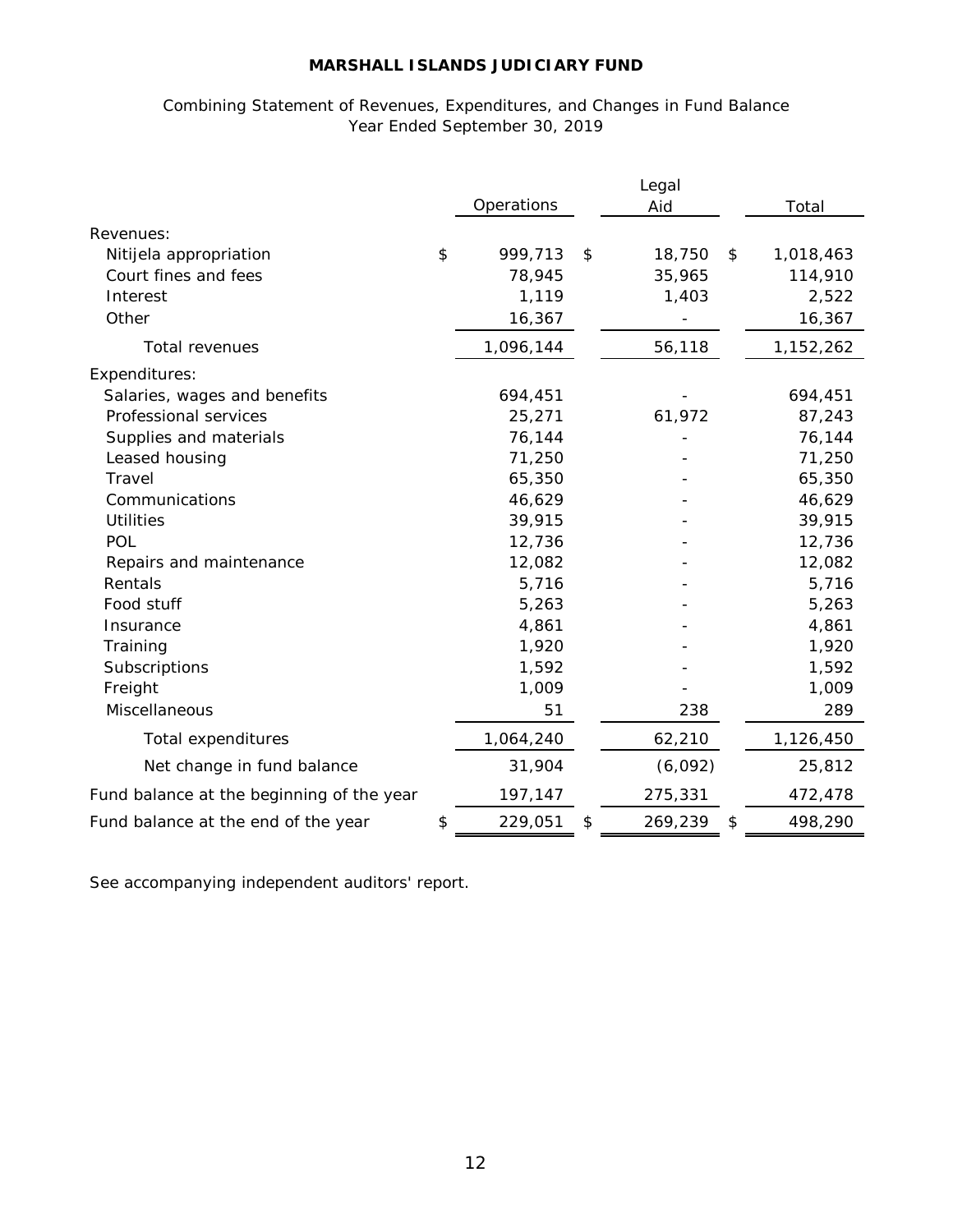

Deloitte & Touche LLP 361 South Marine Corps Drive Tamuning, GU 96913-3973 USA

Tel: +1 (671) 646-3884 Fax: +1 (671) 649-4265

www.deloitte.com

#### **INDEPENDENT AUDITORS' REPORT ON INTERNAL CONTROL OVER FINANCIAL REPORTING AND ON COMPLIANCE AND OTHER MATTERS BASED ON AN AUDIT OF FINANCIAL STATEMENTS PERFORMED IN ACCORDANCE WITH** *GOVERNMENT AUDITING STANDARDS*

Honorable Carl B. Ingram Chief Justice of the High Court Republic of the Marshall Islands:

We have audited, in accordance with auditing standards generally accepted in the United States of America and the standards applicable to financial audits contained in *Government Auditing Standards* issued by the Comptroller General of the United States, the financial statements of the Marshall Islands Judiciary Fund (the Judiciary Fund), which comprise the balance sheet as of September 30, 2019, and the related statement of revenues, expenditures, and changes in fund balance for the year then ended, and the related notes to the financial statements, and have issued our report thereon dated July 6, 2020.

#### **Internal Control Over Financial Reporting**

In planning and performing our audit of the financial statements, we considered the Judiciary's internal control over financial reporting (internal control) to determine the audit procedures that are appropriate in the circumstances for the purpose of expressing our opinion on the financial statements, but not for the purpose of expressing an opinion on the effectiveness of the Judiciary's internal control. Accordingly, we do not express an opinion on the effectiveness of the Judiciary's internal control.

A *deficiency in internal control* exists when the design or operation of a control does not allow management or employees, in the normal course of performing their assigned functions, to prevent, or detect and correct, misstatements on a timely basis. A *material weakness* is a deficiency, or a combination of deficiencies, in internal control, such that there is a reasonable possibility that a material misstatement of the entity's financial statements will not be prevented, or detected and corrected on a timely basis.

Our consideration of internal control was for the limited purpose described in the first paragraph of this section and was not designed to identify all deficiencies in internal control that might be material weaknesses or significant deficiencies. Given these limitations, during our audit we did not identify any deficiencies in internal control that we consider to be material weaknesses. However, material weaknesses may exist that have not been identified.

#### **Compliance and Other Matters**

As part of obtaining reasonable assurance about whether the Judiciary Fund's financial statements are free from material misstatement, we performed tests of its compliance with certain provisions of laws, regulations, contracts, and grant agreements, noncompliance with which could have a direct and material effect on the determination of financial statement amounts. However, providing an opinion on compliance with those provisions was not an objective of our audit, and accordingly, we do not express such an opinion. The results of our tests disclosed no instances of noncompliance or other matters that are required to be reported under *Government Auditing Standards*.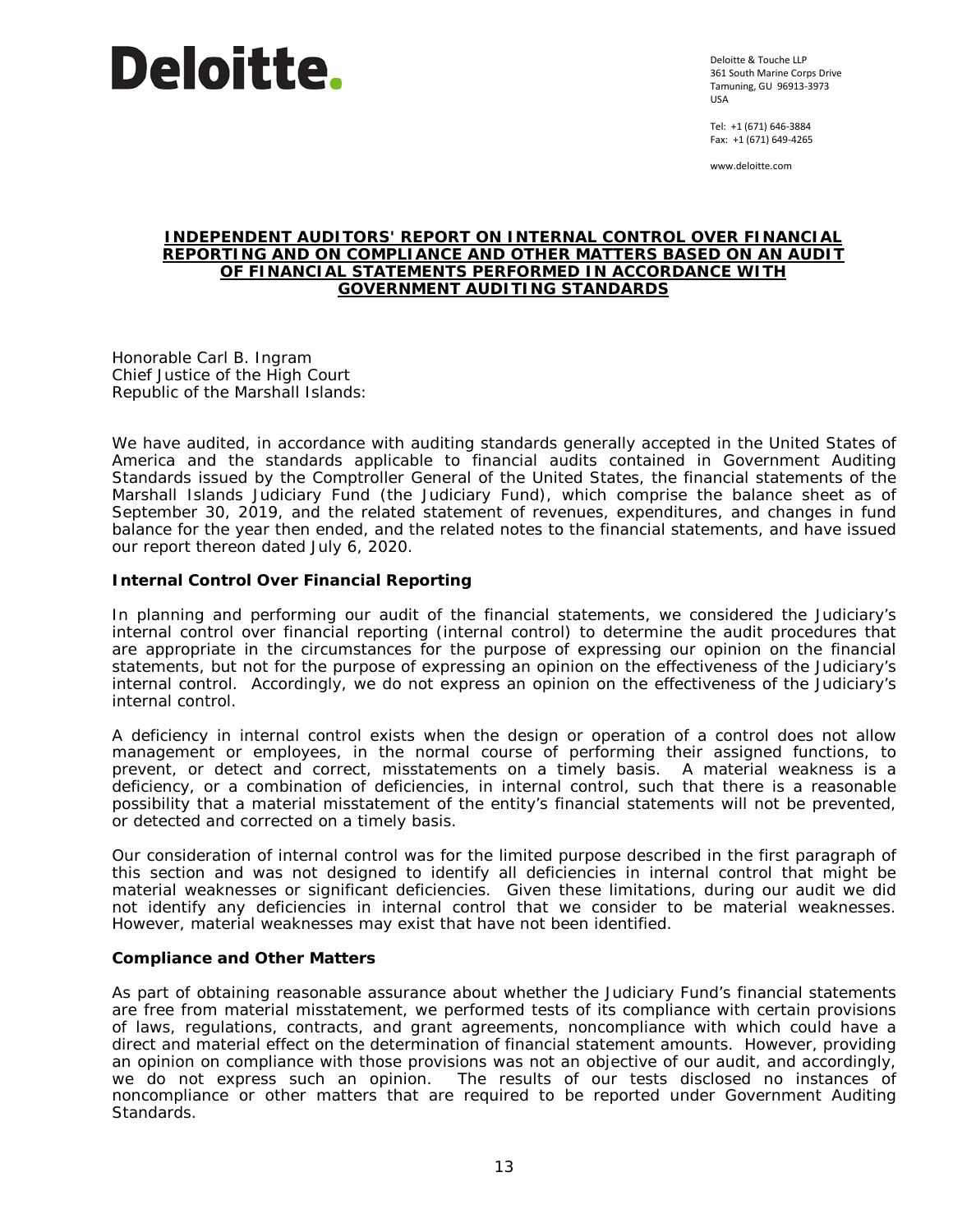

#### **Purpose of this Report**

The purpose of this report is solely to describe the scope of our testing of internal control and compliance and the results of that testing, and not to provide an opinion on the effectiveness of the entity's internal control or on compliance. This report is an integral part of an audit performed in accordance with *Government Auditing Standards* in considering the entity's internal control and compliance. Accordingly, this communication is not suitable for any other purpose.

eloitte Washell

July 6, 2020